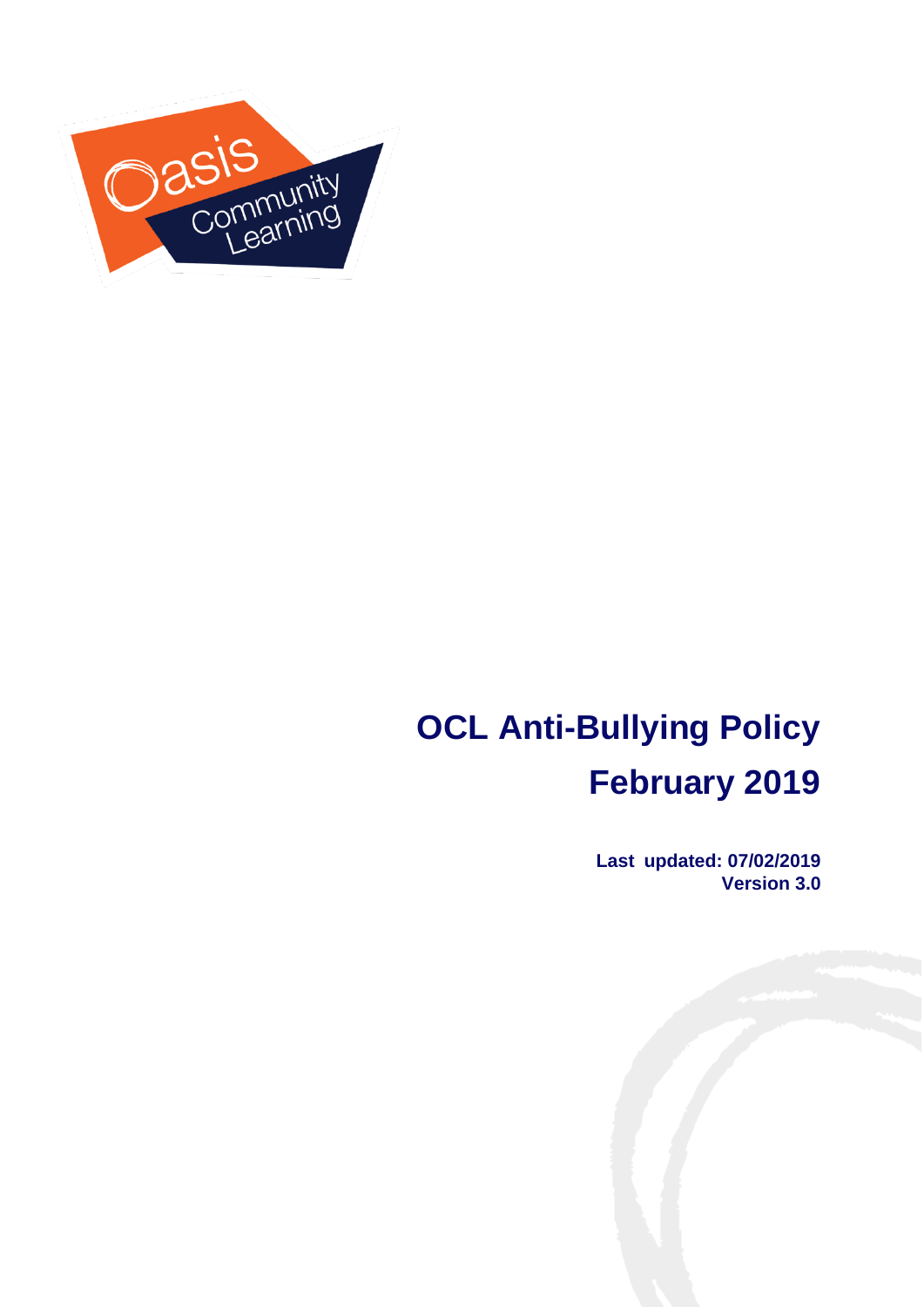

Anti-Bullying Policy V3.0 February 2019 Paul Tarry / Review date: 01/02/20

# Document Control

#### **Changes History**

| <b>Version</b> | <b>Date</b> | <b>Amended by</b>                               | <b>Recipients</b>      | <b>Purpose</b>        |
|----------------|-------------|-------------------------------------------------|------------------------|-----------------------|
| 2.0            | 01/09/16    | Kirstie Fulthorpe -<br>OCL safeguarding<br>Lead | All Oasis Staff        | Updated legislation   |
| 3.0            | 07/02/19    | Paul Tarry                                      | <b>All Oasis Staff</b> | Updated policy detail |
|                |             |                                                 |                        |                       |

#### **Approvals**

This document requires the following approvals.

| Name         | <b>Position</b>           | <b>Date Approved</b> | Version |
|--------------|---------------------------|----------------------|---------|
| John Barneby | <b>Acting Director HR</b> | 01/09/2016           | 2.0     |
|              |                           |                      |         |

#### **Distribution**

This document has been distributed to:

| <b>Name</b> | Position | Date | Version |
|-------------|----------|------|---------|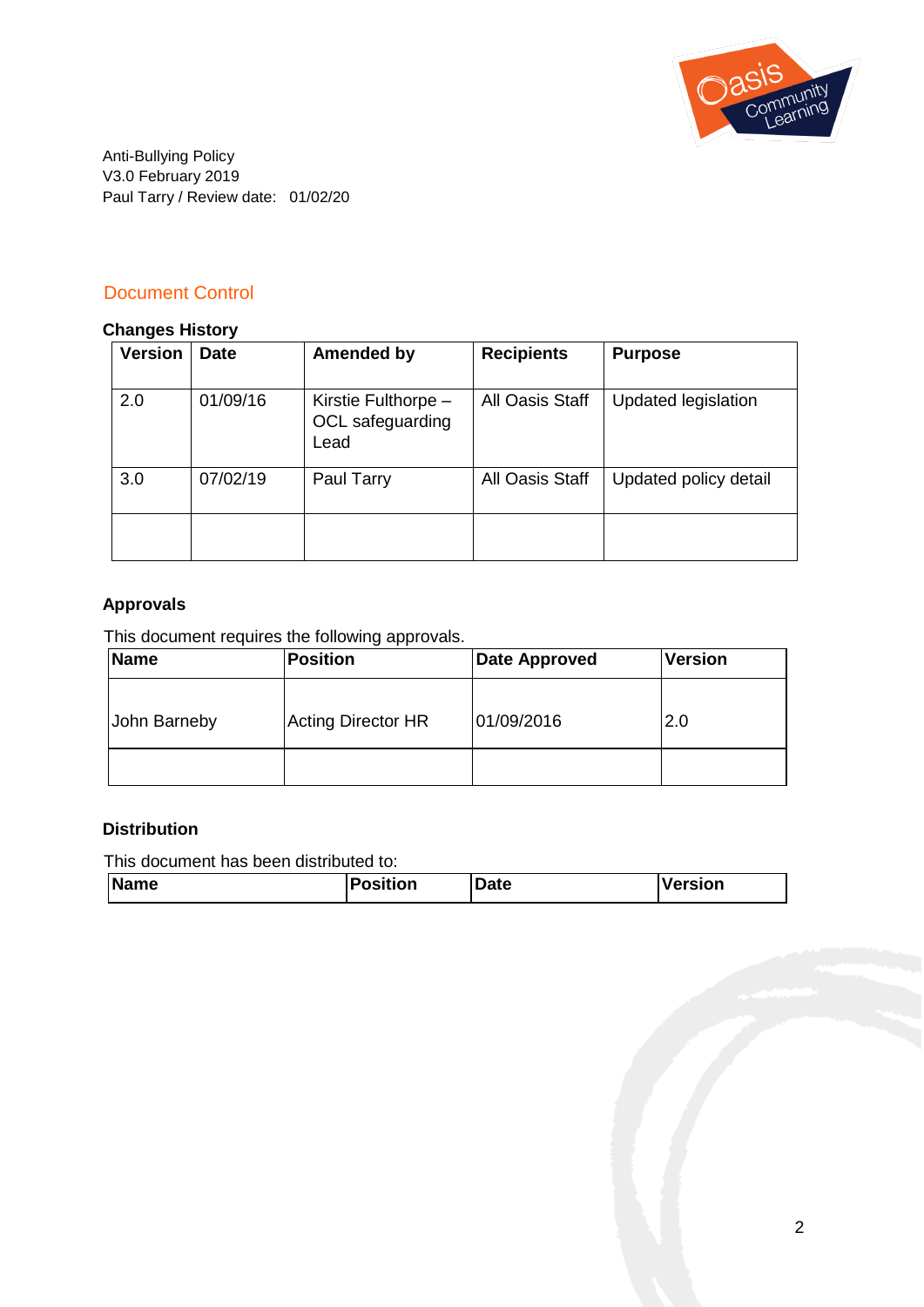| All Oasis Academy Principals                         | 02/09/2016 |     |
|------------------------------------------------------|------------|-----|
|                                                      |            | 2.0 |
| All Academies Staff And<br><b>Oasis Centre Staff</b> |            | 2.C |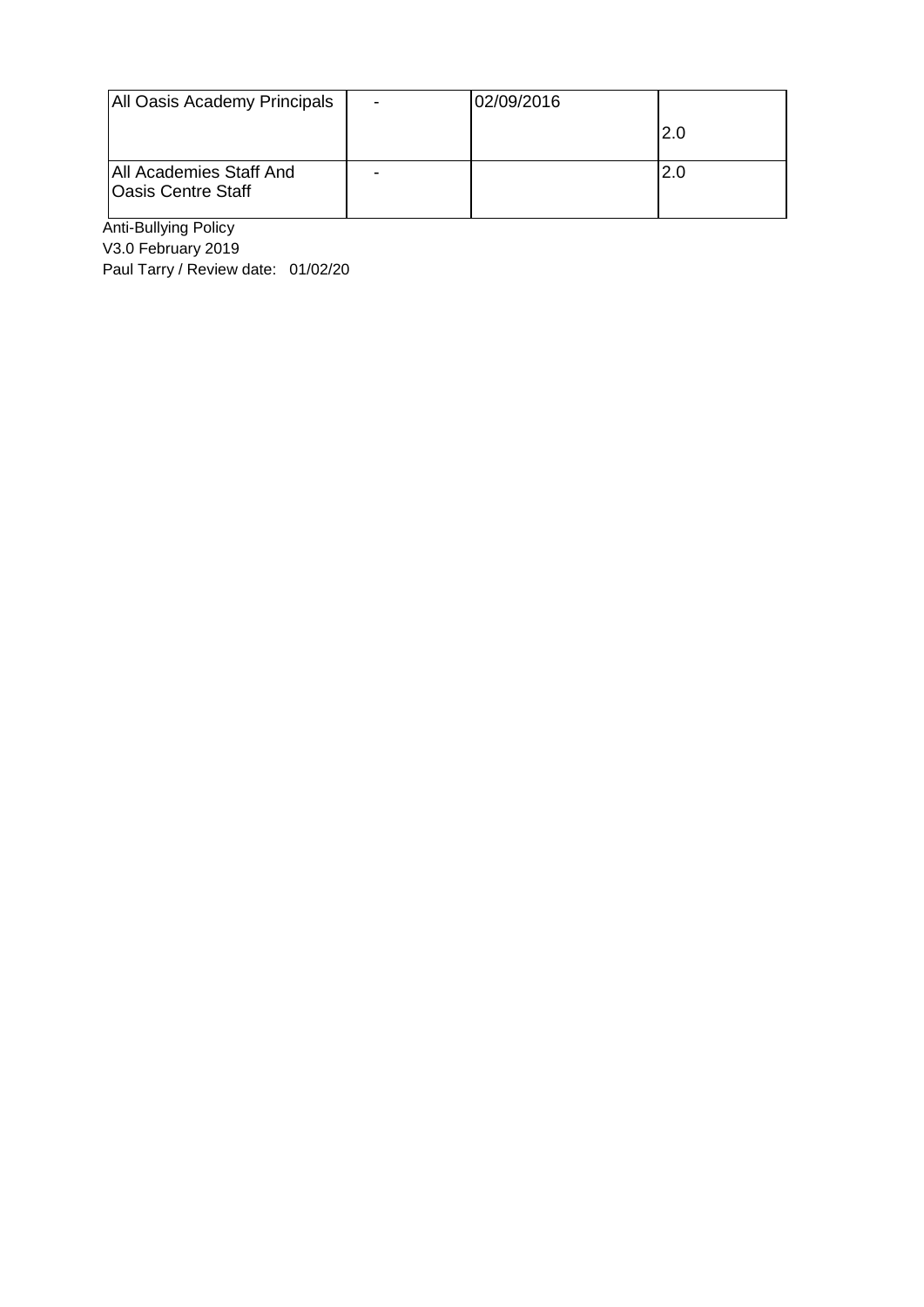

### **Contents**

#### <span id="page-3-0"></span> $\overline{1}$ **Introduction**

1.1 We are committed to providing a caring, friendly and safe environment for all our students so they can learn in a relaxed and secure atmosphere. Bullying of any kind is unacceptable at our Academy, whether it is in the Academy or in off-site activities. If bullying or harassment does occur, all students should be able to tell and know that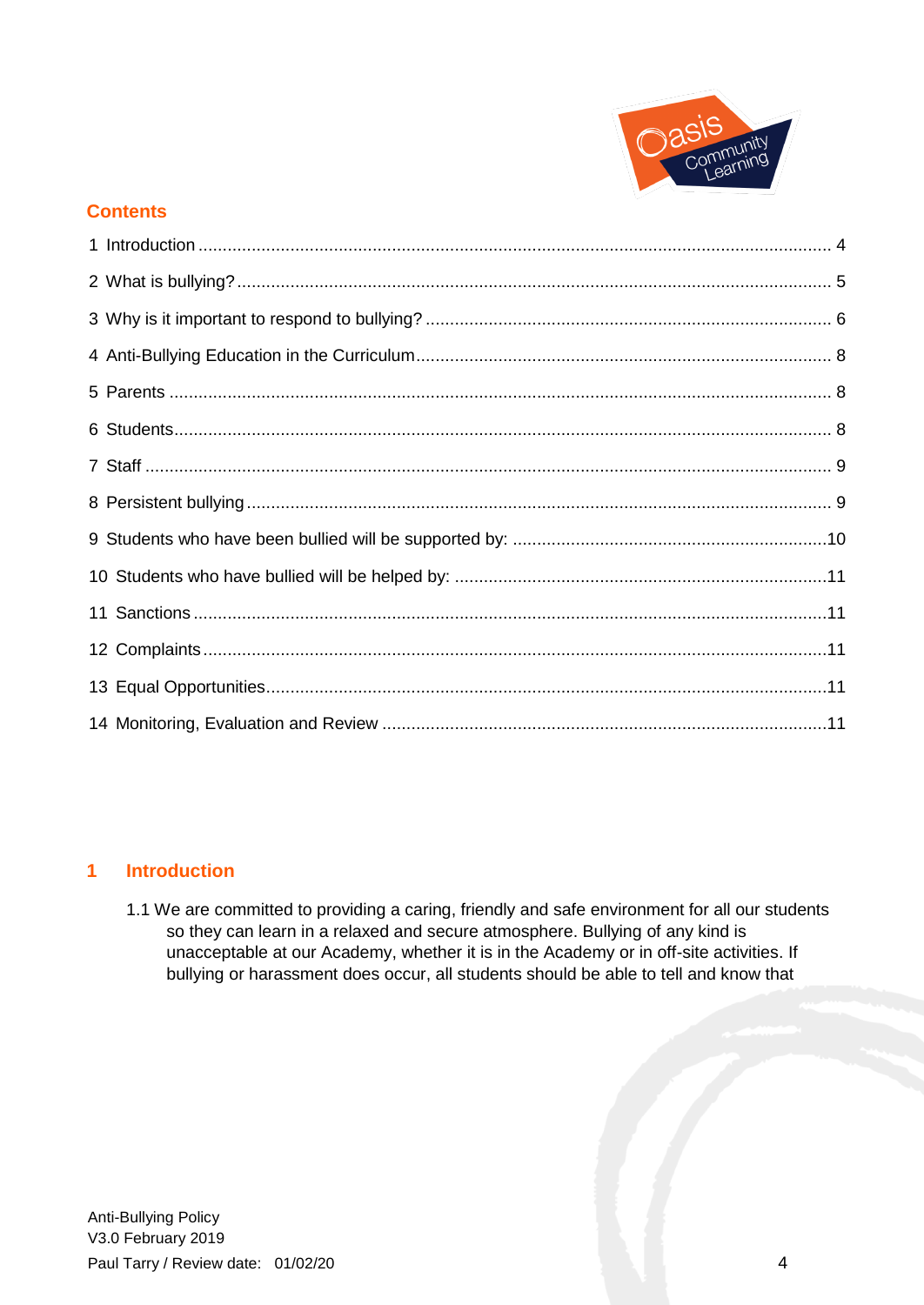

• incidents will be dealt with promptly and effectively. This means that anyone who knows that bullying or harassment is happening is expected to tell the staff.

- 1.2 All members of the Academy Council, staff, students and parents should have an understanding of what bullying is and what the Academy's procedures are for responding to bullying. Information will be shared on the Academy website, through regular events and/or workshops for families.
- 1.3 As an Academy we take bullying seriously. Students, staff and parents and anyone associated with the Academy should be assured that we do not tolerate bullying and that they will be supported when such behaviour is reported.
- 1.4 This policy underpins the consistent application of our anti-bullying procedures and practice across the Academy. It has been devised in line with the statutory regulations set out in the Keeping Children Safe in Education, DfE 2018.

This policy should be understood, used and applied alongside the Academy policies for teaching, learning and curriculum, also for:

- Safeguarding and Child Protection Policy
- Complaints
- E Safety and acceptable user quidance
- Staff conduct
- Whistleblowing
- Oasis Community Learning Recruitment Policy
- Safer Recruitment Specific Guidance
- OCL Student Equality and Inclusion Policy
- Sex and relationship education
- Promoting Fundamental British Values

#### <span id="page-4-0"></span>**2 What is bullying?**

- 2.1 Bullying is behaviour by an individual, peers or a group, usually repeated over time that intentionally hurts another individual either physically or emotionally. An act, or acts, of bullying can take place at any time in or outside school premises or hours. This policy will apply at any point whilst a child is registered as a pupil at our Academy. All staff are trained to be vigilant about all forms of bullying and/or peer abuse.
- 2.2 Bullying can be:
	- **Emotional** being unfriendly, excluding, tormenting
	- **Physical**  pushing, kicking, hitting, punching or any use of violence;
	- **Racist**  racial taunts, graffiti, gestures;
	- **Sexual** unwanted physical contact or sexually abusive comments; **Trans** - bullying based on prejudice or negative attitudes, views or beliefs about trans people
	- **Sexist**  bullying because of their sex or because they may not be perceived to conform to typical gender norms
	- **Faith**  because of their religion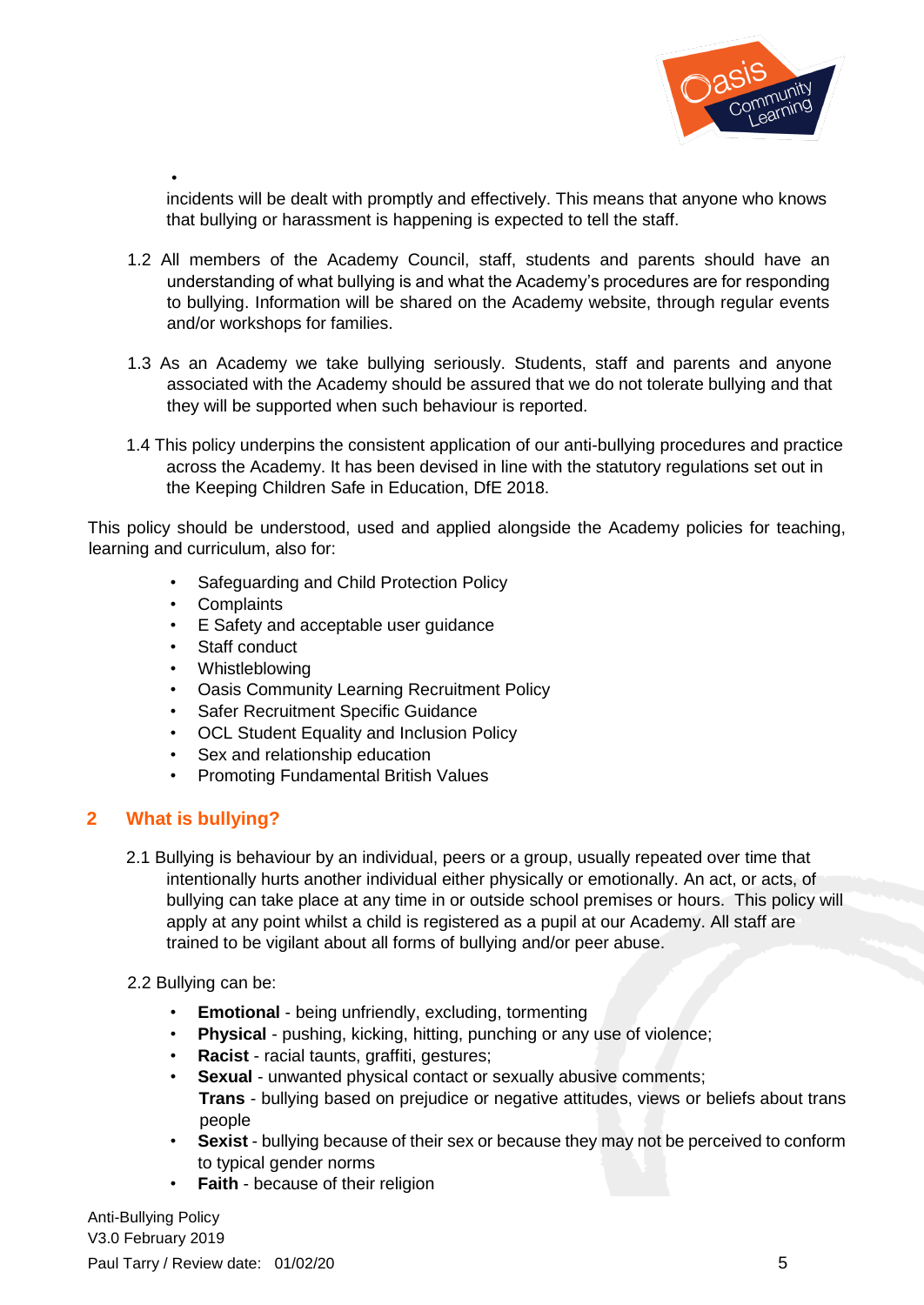- **Social class** because of their background or social class
- **Homophobic**  because of, or focussing on the issue of sexuality;



- **Ability**  because of, or focusing on learning and/ or physical disabilities;
- **Verbal**  name-calling, sarcasm, spreading rumours, teasing because of appearance etc.;
- **Cyber**  all areas of internet use, such as e-mail and internet chat room misuse, mobile threats by text messaging, including sexting & calls, misuse of associated technology

# <span id="page-5-0"></span>**3 Why is it important to respond to bullying?**

- 3.1 Bullying hurts. No one deserves to suffer from bullying. Everybody has the right to be treated with respect. Students and staff who are bullying need to learn different ways of behaving and the Academy will take necessary steps to assist this change in behaviour including disciplinary action.
- 3.2 Whilst we all have a responsibility to respond promptly and effectively to issues of bullying, a proactive approach to identify and act upon potential signs of bullying will assist in dealing with issues prior to them being formally raised. The signs and behaviours (below) could indicate other problems, but bullying should be considered a possibility and should be investigated. Other signs may also manifest themselves not mentioned here.
	- Is frightened of walking to or from school;
	- Doesn't want to go to school by public/school transport;
	- Insists on being driven to school;
	- Changes their usual routine;
	- Is unwilling to go to school after previously enjoying being part of the school community; • Begins to truant;
	- Becomes withdrawn, anxious, or lacking in confidence;
	- Starts stammering;
	- Attempts or threatens suicide or runs away;
	- Cries themselves to sleep at night or has nightmares;
	- Feels ill in the morning;
	- Begins to do poorly in school work;
	- Comes home with clothes torn or books damaged;
	- Has possessions which are damaged or unexpectedly go missing;
	- Asks for money or starts stealing money (to pay bully);
	- Has dinner or other monies continually "lost";
	- Has unexplained cuts or bruises;
	- Comes home starving (money / lunch has been stolen);
	- Becomes aggressive, disruptive or unreasonable;
	- Is bullying/ harassing other children or siblings;
	- Stops eating;
	- Is frightened to say what's wrong;
	- Gives improbable excuses for any of the above;
	- Is afraid to use the internet or mobile phone;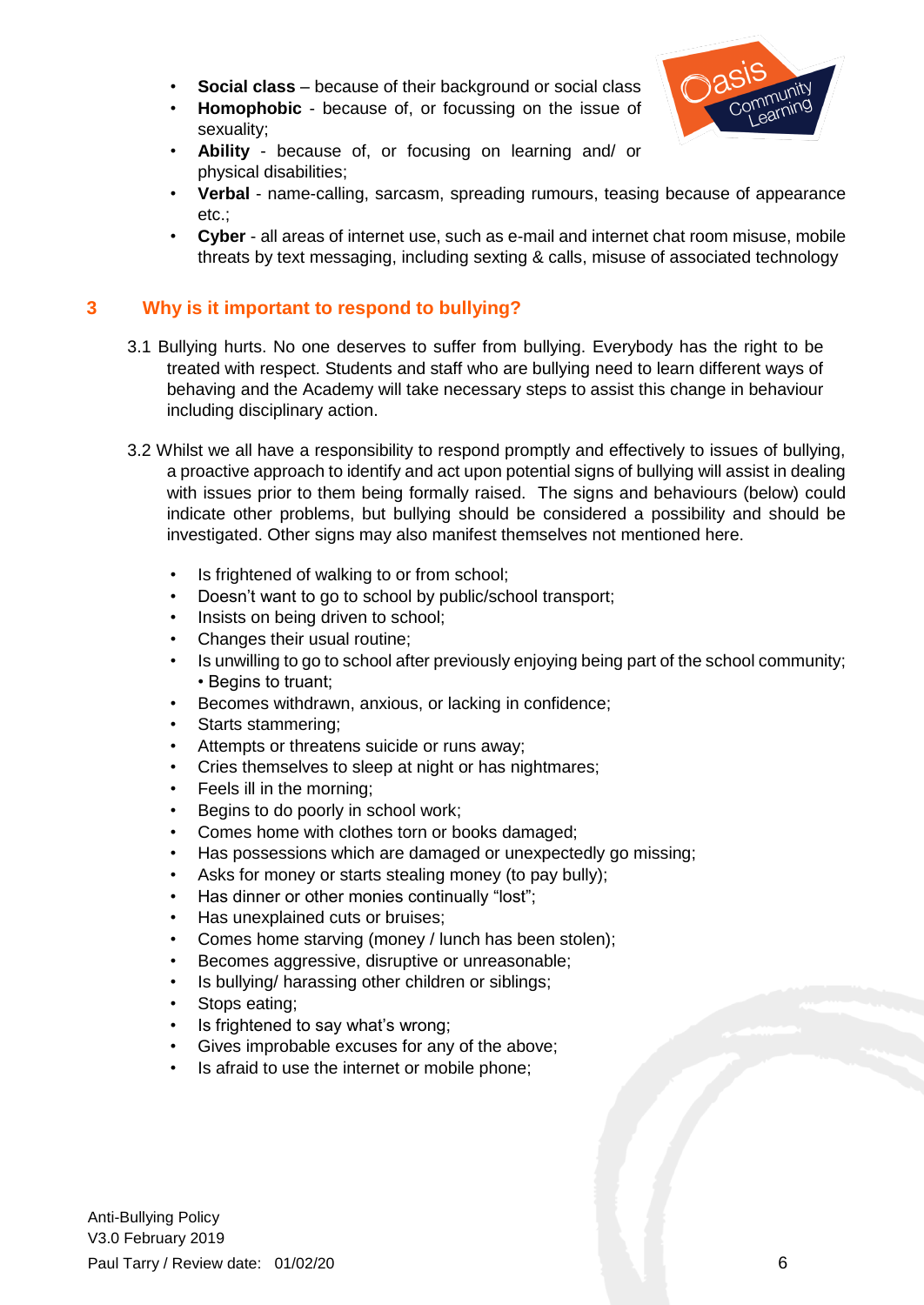

Is nervous & jumpy when a cyber message is received;

#### **Responsibilities**

•

#### 3.3 The Regional Director

The Regional Director will liaise with the Principal and a designated teacher over all anti-bullying strategies and individual cases where appropriate.

The Regional Director will discuss, review and endorse agreed strategies on the initiative of the nominated.

#### 3.4 The Principal

The Principal has a legal duty to draw up procedures to prevent bullying among students.

The Principal will:

- Ensure that all staff have an opportunity of discussing strategies and reviewing them on a regular basis;
- Determine the strategies and procedures and ensure a regular review is undertaken;
- Discuss development of the strategies with the Academy Leadership Team;
- Ensure appropriate training is available;
- Ensure that a system for recording bullying incidents is in place;
- Ensure that the procedures are brought to the attention of all staff, parents and students on a regular basis in a clear manner;
- Ensure that sanctions imposed for bullying reflect the serious nature of the incident; and
- Report at least annually to the Regional Director.

3.5 A designated senior staff member will:

- Be responsible for liaising with the appropriate member of staff over all incidents involving students in their form;
- Ensure that all incidents of bullying are reported to the responsible senior member of staff;
- Be involved in any agreed strategy to achieve a solution;
- Take part in the anti-bullying programme in the PSHE and Citizenship course;
- Know the policy and procedures;
- Be observant and ask students what is happening to them;
- Deal with incidents according to the policy; and
- Never let any incidences of bullying pass by unreported, whether on-site or during an off-site activity.

3.6 All Staff will:

Be responsible for the day-to-day management of the policy and systems;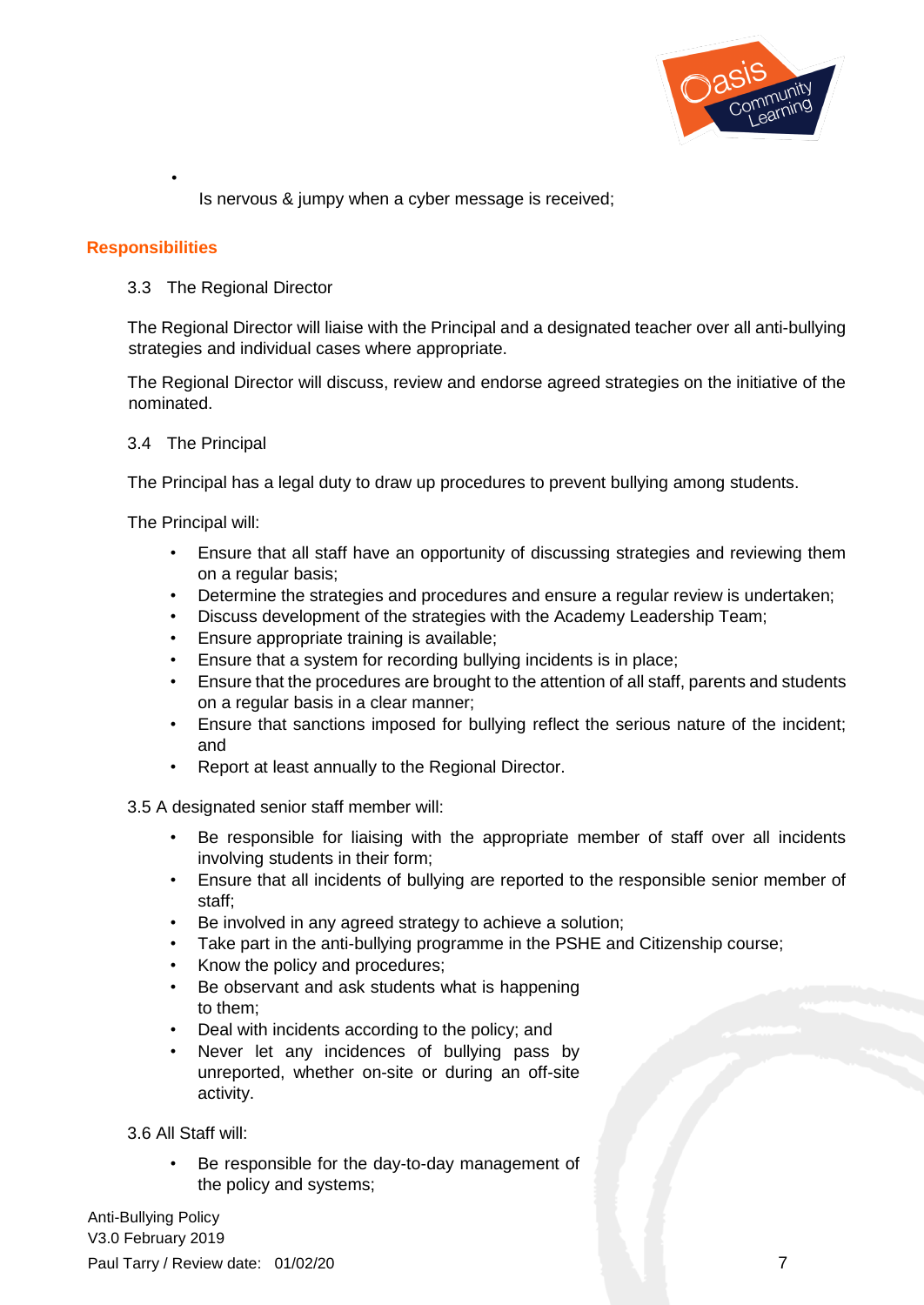- Ensure that there are positive strategies and procedures in place to help both those being bullied and the bullies;
- Maintain the Academy's record of incidents of bullying;
- Keep the Principal and designated teacher informed of incidents; Arrange relevant staff training;
	- Determine how best to involve parents in the solution of individual problems;
- Make a termly report to the Principal;
- Promote a culture of anti-bullying/harassment;
- Be responsible for ensuring that the Academy's positive strategies are put into practice; and
- Know the Academy's procedure and deal with any incidents that are reported.

# <span id="page-7-0"></span>**4 Anti-Bullying Education in the Curriculum**

- 4.1 The Academy will raise the awareness by teaching pupils about staying safe and about the anti-social nature of bullying through its' curriculum, including in PSHE and Citizenship lessons, assemblies, the Student Council, use of tutorial time and in the national curriculum programmes of study as appropriate. Please refer to the Academy's teaching, learning and curriculum policies.
- 4.2 The designated senior member of staff is responsible for initiating and developing with appropriate colleagues an anti-bullying programme as part of the curriculum, PSHE and Citizenship course; and other appropriate staff are responsible for introducing antibullying material in their programmes of study as appropriate.
- 4.3 Changing the attitude and behaviour of bullies will play a major part in the strategies used by the Academy.

#### **Anti-bullying Procedures**

#### <span id="page-7-1"></span>**5 Parents**

- 5.1 If parents suspect their child is being bullied they should contact the Academy. Parents should be prepared to talk about the signs and symptoms and any suspicions they have regarding those carrying out the bullying/ harassment. The designated safeguarding lead is **Sasha Paterson**: 0117 312 6500 or email [sasha.paterson@oasismarksburyroad.org](mailto:sasha.paterson@oasismarksburyroad.org)
- 5.2 Parents must leave the initial investigation to the Academy. Any attempt to resolve the issue themselves is likely to make the matter worse.
- 5.3 Parents should encourage their child to talk to an appropriate member of staff in the first instance, or a student trained in anti-bullying.

#### <span id="page-7-2"></span>**6 Students**

- 6.1 If a student thinks they are being bullied they must tell an adult, parent, a member of staff, or use an anti- bullying system (such as a bully or worry box) and be prepared to explain what form the bullying is taking and how it affects them
- 6.2 Students who witness bullying or an incident which they feel may be bullying or harassment must tell an adult, parent, Learning Guide/mentor or other member of staff.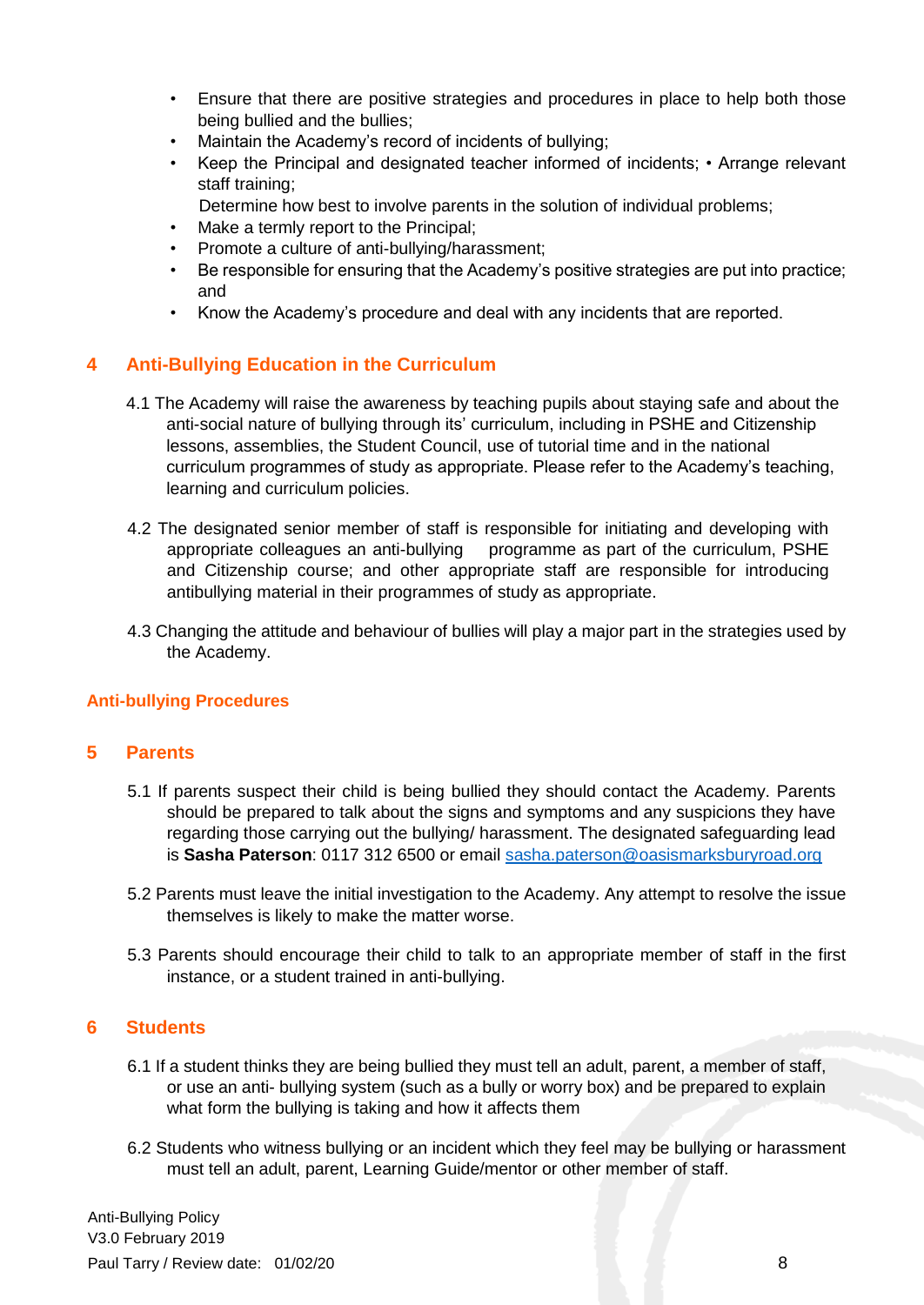



## <span id="page-8-0"></span>**7 Staff**

•

- 7.1 If bullying is reported to a member of staff they will record the details as presented to them and pass these on to the appropriate staff member. No promise of confidentiality can be given.
- 7.2 Following a reported incident staff will investigate using the following strategies, with the support of other members of staff, including the Designated safeguarding Lead, as appropriate:
	- Reflection What has happened? Could it have been different?
	- Resolution How can we try to ensure this doesn't happen again?
	- Reconciliation How we put things right between those involved?
- 7.3 All incidents of bullying/ harassment must be recorded by staff in a bullying system or book that the Principal must organise.
- 7.4 In serious cases parents should be informed and will be asked to come in to a meeting to discuss the problem.
- 7.5 If necessary and appropriate, police will be consulted or involved.
- 7.6 Time out/ reflection time may be used if deemed appropriate. The level of time out will be determined by the success of the 3Rs process (7.2) and at the discretion of the member of staff involved.
- 7.7 Care must be promoted for the victim and the bully, not just one.
- 7.8 Sanctions may be applied where bullying is identified.

#### <span id="page-8-1"></span>**8 Persistent bullying**

- 8.1 If a student continues to inform that they are being bullied, they should be provided with a log book to record this. For younger children, or those with a special educational need and/or disability, they will be supported with this approach
- 8.2 Staff will determine what next steps to take having regard to the strategies and sanctions applied under paragraph 9.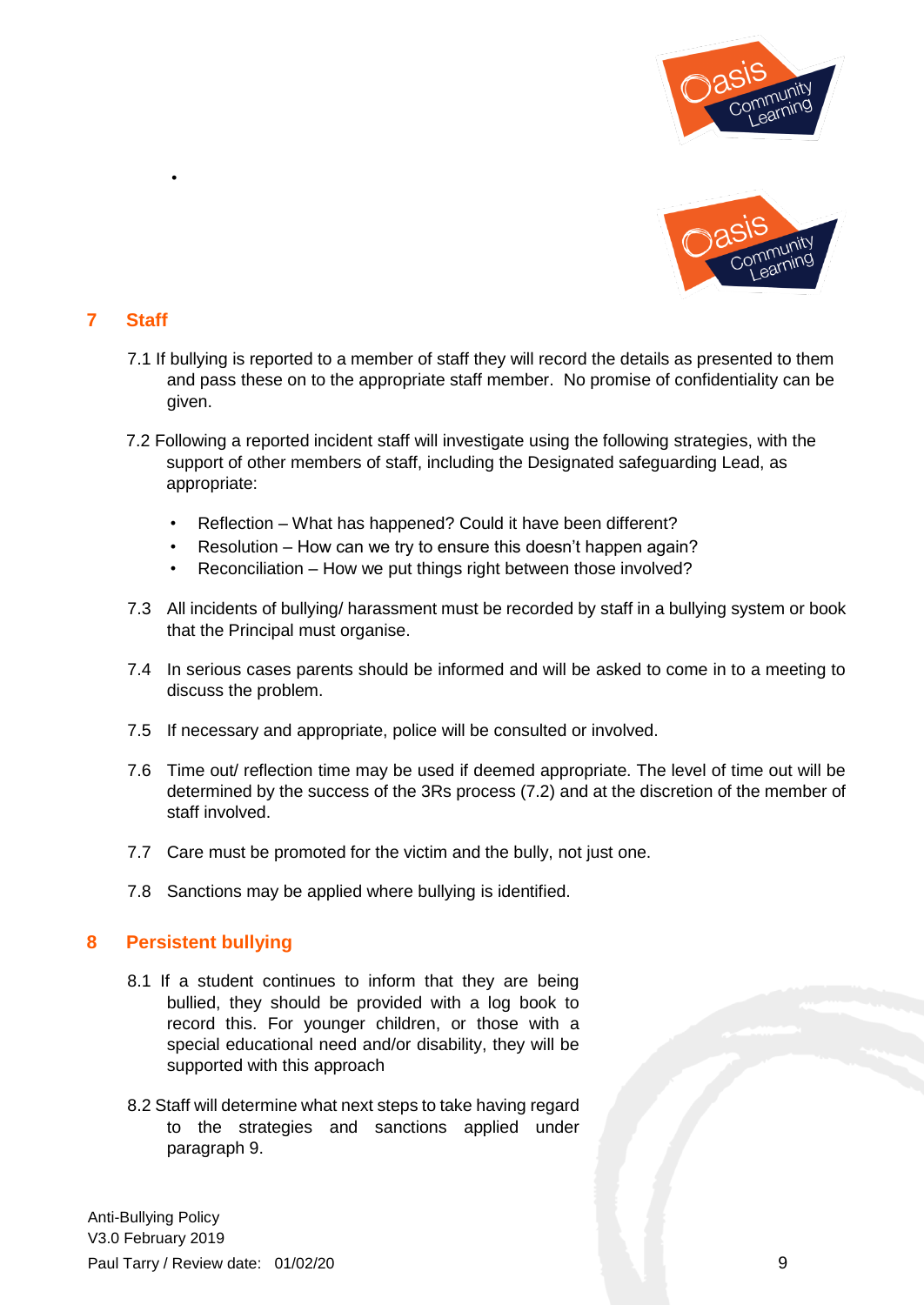### <span id="page-9-0"></span>**9 Students who have been bullied will be supported by:**

- Offering an immediate opportunity to discuss the experience with an appropriate member of staff of their choice;
- Reassuring the student;
- Offering continuous support with a designated member of staff;
- Restoring self-esteem and self-confidence;
- Referral to a Peer Mentor if appropriate;
- Referral to a counsellor;